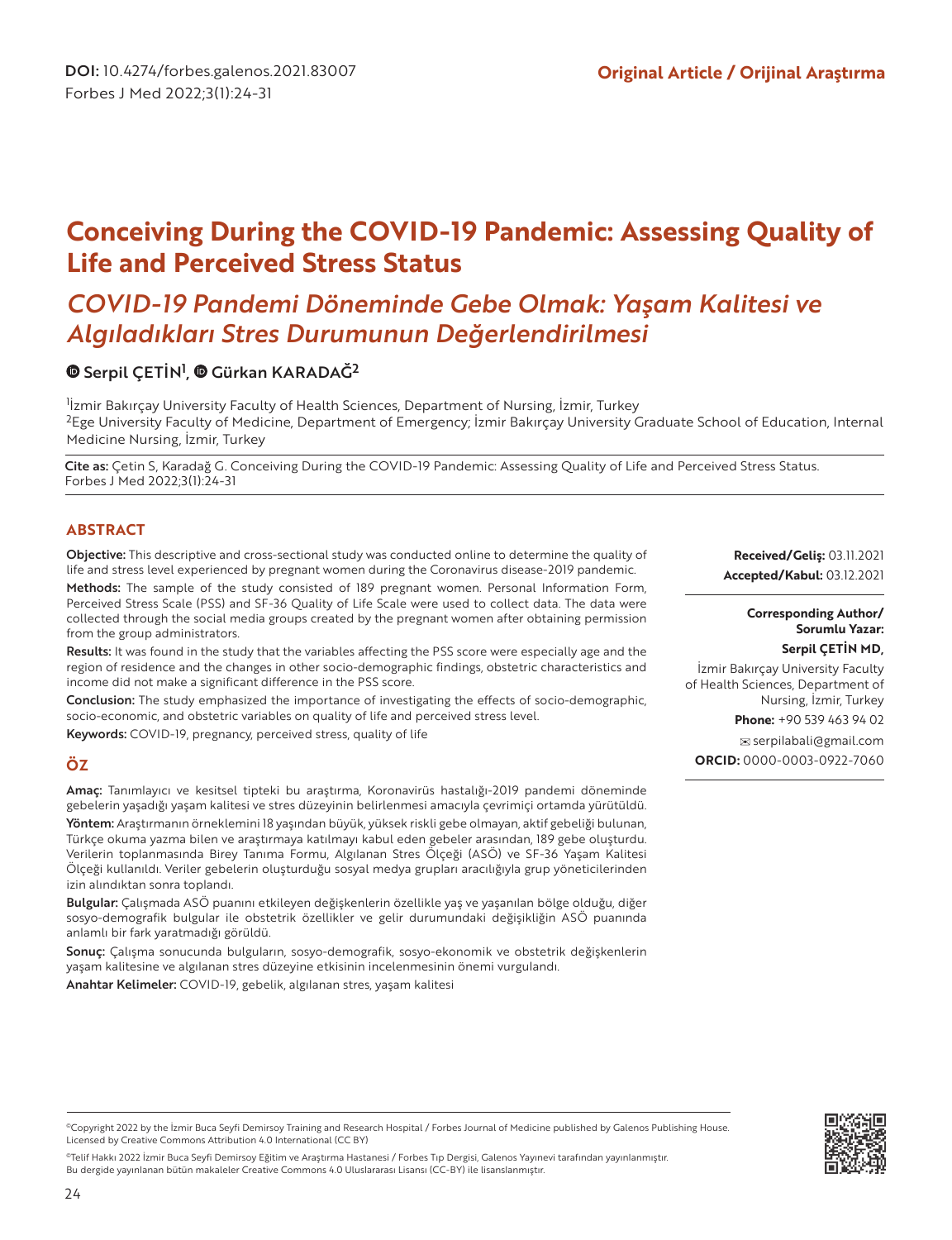#### **INTRODUCTION**

During pregnancy, women tend to experience major emotional changes and mental health problems, along with frequent fatigue and physical discomfort.<sup>1</sup> Psychological problems are reported to be common in pregnant women and the prevalence of these problems is higher than the general adult population.<sup>2</sup> The most common of these psychological problems is stress. Woods et al.<sup>3</sup> (2009) reported this rate as 84%. Studies have shown that experiencing one or more psychological disturbances during pregnancy, related to depression, quality of life, anxiety, or perceived stress, is associated with an increased overall risk of prematurity.<sup>1,4,5</sup> Experiencing a natural disaster or emergency during pregnancy causes negative mother-infant relationship such as premature birth, low birth weight, slowdown in infant development and mood disorders.<sup>6-10</sup>

The World Health Organization (WHO) declared the Coronavirus disease-2019 (COVID-19) outbreak a pandemic on March II, 2020.<sup>11</sup> COVID-19, a public health crisis, creates anxiety and psychological effects on people.<sup>12</sup> Studies have shown that epidemics impact people's mental health, can cause new psychiatric symptoms or aggravate previous mental illnesses.<sup>13</sup> Pregnant women are at a potentially high risk of adverse outcomes during the pandemic due to increased pregnancy-specific concerns.<sup>14</sup> The general population experience most of the concerns regarding the psychological effects of the COVID-19 pandemic.<sup>15-18</sup> Pregnant women are considered as a uniquely vulnerable group due to their at-risk immunological functions, altered physiology, and susceptibility to infections.19 Psychological disorders, which are prevalent during pregnancy, may increase with major events such as health crises and natural disasters.20

When the deterioration of psycho-social health during pregnancy continues in the postpartum period, the risk of adverse effects in the child's future increases. These negative effects include problems in establishing a bond between the mother and the infant, retardation in growth, delay in motor and language development, emotional development disorders and behavioral problems.21 So, it is critical to identify the psychological changes of the mother during pregnancy and to protect her well-being and the physiological changes.<sup>22</sup>

Therefore, this study will contribute to the literature on identifying the stress and quality of life perceived by pregnant women during COVID-19 pandemic. Additionally, the obtained data will shed light on future studies by bringing a new perspective on the holistic care of pregnant women.

#### **METHODS**

The universe in this descriptive and cross-sectional research consisted of pregnant women with active pregnancy during the COVID-19 pandemic. The sample consisted of pregnant women who agreed to participate in the study between June and September 2020, who were older than 18 years old, without high-risk pregnancies, who had active pregnancy and who could read and write in Turkish. Sample calculation was not used in determining the sample size. Research data were collected online because of the declaration of a pandemic by the WHO in March 2020. The sample of the study consisted of 189 pregnant women. To collect data online, permission was obtained from the administrators of the social media groups created by the pregnant women and the questionnaire forms were shared in these groups. Pregnant women who agreed to participate in the study were asked to fill in the Personal Information Form, Perceived Stress Scale (PSS) and Short Form-36 (SF-36) Quality of Life Scale.

For the study, approval was obtained from a state İzmir Bakırçay University Non-Interventional Clinical Research Ethics Committee (date: 19.06.2020, decision no: 03, research no: 30) and the study was conducted on social media. Consent was obtained from the pregnant women included in the study. Additionally, permission was obtained from the Scientific Research Platform of the Ministry of Health to conduct the study.

#### **Measures**

Personal Information Form, PSS and SF-36 Quality of Life Scale were used to collect research data.

The Personal Information Form included questions about the socio-demographic characteristics (age, educational status, obstetric history, place of residence) of pregnant women who participated in the study.

PSS was developed by Cohen et al. (1983).<sup>23</sup> Consisting of 14 items, the PSS was designed to measure how stressful some situations are perceived in one's life. Participants rank each item on a 5-point Likert-type scale ranging from "Never (0)" to "Very often (4)." Seven of the items with positive statements were scored in reverse. PSS-14 scores range from 0 to 56 and a high score indicates an excess of stress perception. The scale has 2 sub-dimensions: insufficient self-efficacy and perception of stress/ discomfort. The Turkish reliability and validity study of the PSS was conducted by Eskin et al.<sup>24</sup>

SF-36 Quality of Life Scale was developed and introduced by Rand Corporation in 1992 to assess the state of two main aspects of health: Physical and mental. The scale consists of 36 items and measures 8 dimensions: Physical functioning (10 items), social functioning (2 items), role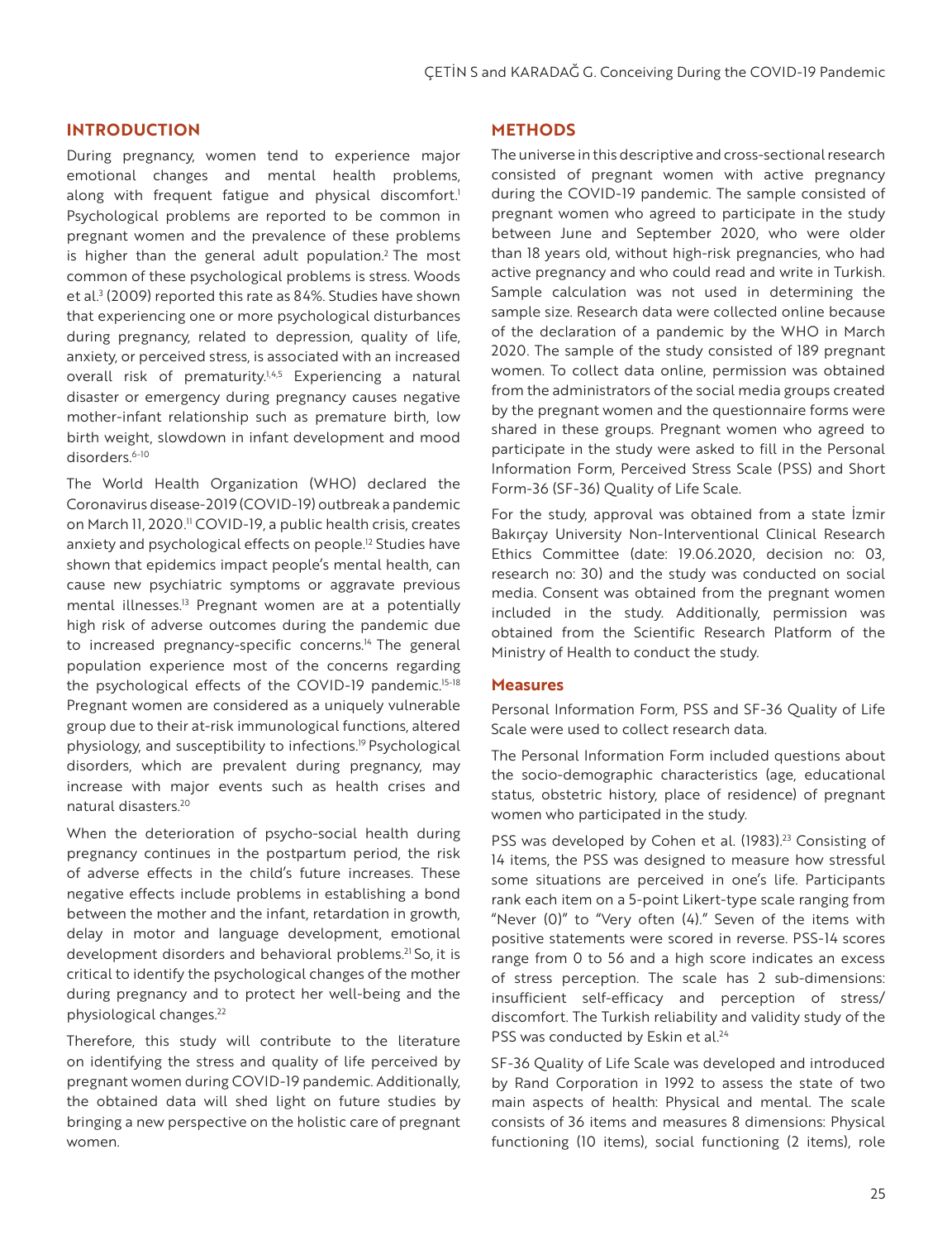limitations (physical) (4 items), role limitations (emotional) (3 items), mental health (5 items), energy/vitality (4 items), bodily pain (2 items) and general health perceptions (5 items). The items were ranked with a Likert type scale (3 and 6 points) other than Items 4 and 5, which are answered as yes or no.<sup>25</sup> The sections assessing physical and mental health are separately scored from 0 to 100, with lower scores representing severe impairment and higher scores representing better quality of life functions. The SF-36 Turkish reliability and validity study of SF-36 was performed by Koçyiğit et al.<sup>26</sup>

## **Statistical Analysis**

The data obtained from the research were analyzed using the Statistical Package for the Social Sciences for Windows 20.0 package program. Personal information about pregnant women was provided as numbers, percentages and means. Independent sample t-test, one-way ANOVA, and Spearman correlation analysis were used for variables with a normal distribution, while Mann-Whitney U test and Pearson correlation analysis were used for variables without normal distribution. P<0.05 was considered statistically significant for all results.

## **RESULTS**

The mean age of the pregnant women participating in the study was 29.62±5.77 and the mean week of gestation was 27.02±8.71. Approximately half (42.3%) of the cases participating from every region of Turkey were between the ages of 26-30, 84.7% were high school graduates and 47.6% were not employed. Most pregnant women (77.2%) lived in a city center and half of the pregnant women (54.5%) assessed their income as being equal to their expenses. 91% of pregnant women did not have a chronic disease. Almost all the pregnant women (94.2%) did not smoke. The rate of pregnant women who reported experiencing constant anxiety was 16.4% and the rate of those who reported experiencing frequent anxiety was 40.7%. 55.6% of the pregnant women were multigravida and nearly half (46.6%) were nullipara 73% did not have a history of miscarriage. 73% of them had planned pregnancies and 61.9% were in their  $3^{rd}$  trimester and 33.9% were in their  $2^{nd}$  trimester.

The PSS scores of the participating pregnant women were 12.00±2.34 (minimum: 4-maximum: 18) in the perceived stress sub-scale and 30.11±5.84 (minimum: 11-maximum: 45) in perceived insufficient self-efficacy sub-scale with a mean total scale score of 42.11±8.01 (minimum: 15-maximum: 62).

Physical functioning, role limitations (physical), bodily pain, general health perceptions, energy/vitality, social functioning, mental health and role limitations (emotional) scores of the pregnant women participating in the study according to the SF-36 Quality of Life Scale were as follows: 37.06±25.26, 35.31±25.77, respectively, 65.56±19.96, 60.58±17.40, 53.57±19.11, 49.40±25.63, 35.62±45.22, and 59.23±18.83.

The comparison of the socio-economic status of the pregnant women and the SF-36 Quality of Life Scale scores shows that the physical health score was lower in the group aged 35 and older, the mental health score was lower in the 21-25 age group, but there was no statistically significant difference between them (p>0.05). Based on the education levels of the participants, the physical health and mental health sub-dimension scores were lower in the group, which graduated from the primary school group and there was no statistically significant difference between them (p>0.05). The status of employment did not make any difference according to the sub-dimensions of the qualityof-life scale (p>0.05), on the other hand, the mean physical health score of pregnant women who received less income than their expenses was 43.25±15.94 and the mean score of those who received more income than expenses was 55.10±18.15; with a statistically significant difference between the two (p=0.013).

Comparing the obstetric characteristics of the pregnant women with the SF-36 Quality of Life Scale scores shows that the physical health and mental health scores of those with their first pregnancy were higher than those of multigravidas and the difference between mental health and the number of pregnancies was statistically significant (p=0.037). As the number of births increased, physical health and mental health scores also increased. A statistically significant difference was found between mental health and the number of births (p=0.001) and the quality of life score of those with planned pregnancies was higher than those who did not plan their pregnancy, with a significant difference between mental health and planned pregnancy (p=0.046). As the gestational weeks of the pregnant women increased, the mean quality of life score decreased, and there was a statistically significant difference between the mean mental health score and the trimesters (p=0.046) (Table 1).

Comparison of the PSS scores and obstetric characteristics of the pregnant women demonstrates that the mean PSS score of nullipara women was higher than that of primipara and multipara, that the mean PSS total score decreased as the number of children increased, that the PSS mean total score of those with planned pregnancies was higher and that the PSS mean total score of those in the first trimester of pregnancy was higher than that of the pregnant women in 2<sup>nd</sup> and 3<sup>rd</sup> trimesters, although this difference was not statistically significant (p>0.05) (Table 1).

It was concluded that only 3.4% of the pregnant women participating in the study had COVID-19 and 39.7% of them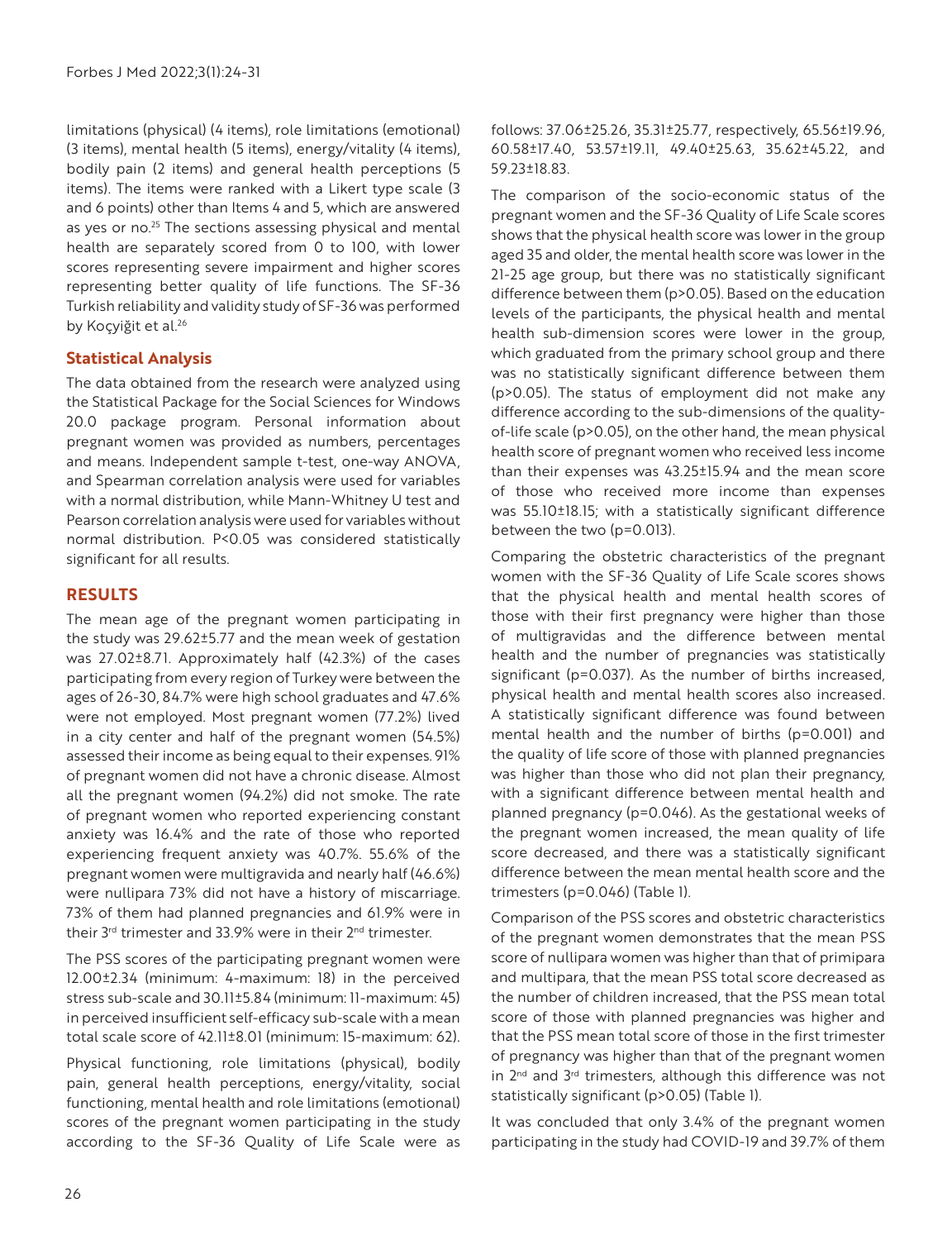had an acquaintance or a relative diagnosed with COVID-19. It was identified that the mental and physical health quality of life mean scores were lower in pregnant women who had the disease themselves or whose relatives were positive for COVID-19. There was a statistically significant difference between having the disease and mental health (p≤0.05), and having an acquaintance or a relative diagnosed with COVID-19 and mental health (p=0.000) (Table 2), 46.6% of the women participating in the study reported a decrease in their income during COVID-19 Pandemic period. Those who reported a decrease in their income had lower SF-36 Quality of Life Scale Physical Health and Mental Health mean scores than those who stated that their income did not change (51.9%) or that their income increased (1.6%). The statistical analysis pointed to a statistically significant difference between these in both sub-dimensions (physical health p=0.023; mental health p=0.001) (Table 2).

When the PSS mean total score of the women participating in the study was compared with the factors related to their COVID-19 status, it was found that those who had COVID-19 and had acquaintances or relatives diagnosed with COVID-19 obtained higher PSS mean total scores with no statistically significant difference between them (p>0.05) (Table 2).

Comparison of pregnant women's SF-36 Quality of Life Scale and PSS sub-dimensions and total scores with Pearson Correlation shows a weak, negative and significant relationship (r=-0.153, p=0.035) between perceived

stress/distress and physical health component; a weak and significant relationship (r=-0.265, p=0.000) between perceived insufficient self-efficacy and physical health component; a weak and significant relationship (r=-0.229, p=0.002) between perceived insufficient self-efficacy and mental health and a weak and significant relationships (r=-0.198, p=0.006) between PSS total score and physical health component (Table 3).

## **DISCUSSION**

Despite intensive research on COVID-19 at this time of the pandemic, there are still many unknown aspects for pregnant women. Although reports from around the world suggest high symptoms of depression and anxiety among pregnant women during the COVID-19 pandemic, the exact prevalence and influencing factors are not fully known. This study, which was planned in line with this fact, investigated pregnancy-related issues during the COVID-19 pandemic and tried establishing the levels of perceived stress and quality of life.

As a main finding, it was reported that PSS mean total scale score was quite high in this study compared to the literature (42.11±8.01) although only 3.2% of the study participants had COVID-19. In their study in Iran, Masjoudi et al. $^{27}$  (2021) found the PSS mean score to be 31.16 [standard deviation (SD): 7.65]. A study conducted in China concluded similar to this study with a PSS mean score of  $35.21$  (SD:  $7.58$ ).<sup>28</sup> The studies conducted before the pandemic in Turkey

| Characteristic                                                           |                | %                    | Physical                                             | Mental                                                 | <b>PSS</b>                                                 |
|--------------------------------------------------------------------------|----------------|----------------------|------------------------------------------------------|--------------------------------------------------------|------------------------------------------------------------|
|                                                                          | n              |                      | <b>Mean±SD</b>                                       | Mean±SD                                                | Mean±SD                                                    |
| <b>Number of pregnancy</b><br>Primigravida<br>Multigravida               | 84<br>105      | 44.4<br>55.6         | 51.51±9.36<br>49.12±9.89<br>$0.453*$                 | 52.54±22.00<br>46.69±18.43<br>$0.037*$                 | $6.00 \pm 1.20$<br>5.99±1.01<br>$0.377*$                   |
| <b>Number of births</b><br>Nullipara<br>Primipara<br>Multipara           | 88<br>70<br>31 | 46.6<br>37.0<br>16.4 | 48.18±9.61<br>47.43±9.94<br>57.81±5.69<br>$0.47**$   | 43.25±18.53<br>50.92±17.81<br>78.28±16.17<br>$0.001**$ | 44.28±6.62<br>41.66±8.35<br>36.52±13.79<br>$0.149**$       |
| Number of children<br>None<br>2 or more                                  | 89<br>71<br>29 | 47.1<br>37.6<br>15.3 | 48.26±9.69<br>48.37±10.34<br>58.43±3.09<br>$0.164**$ | 43.64±18.50<br>52.70±18.43<br>88.45±5.00<br>$0.001**$  | 43.10±7.88<br>43.95±7.21<br>41.14±9.52<br>$0.47**$         |
| <b>Planned pregnancy</b><br>Yes<br>No.                                   | 138<br>51      | 73.0<br>27.0         | 51.20±9.76<br>45.37±7.92<br>$0.154**$                | 51.34±21.00<br>44.35±17.59<br>$0.046*$                 | 38.36±25.59<br>33.52±24.23<br>$0.244*$                     |
| <b>Pregnancy/weeks</b><br>12 weeks or less<br>13-24 weeks<br>25-40 weeks | 8<br>64<br>117 | 4.2<br>33.9<br>61.9  | 52.50±12.08<br>51.45±8.95<br>48.44±9.71<br>$0.091**$ | 53.65±20.79<br>54.18±21.13<br>46.59±19.48<br>$0.046**$ | 47.25±4.89<br>42.42±10.14<br>$43.23 \pm 6.43$<br>$0.256**$ |
| *Student's t-test, **One-way ANOVA.                                      |                |                      |                                                      |                                                        |                                                            |

SD: Standard deviation, PSS: Perceived Stress Scale, SF-36: Short Form-36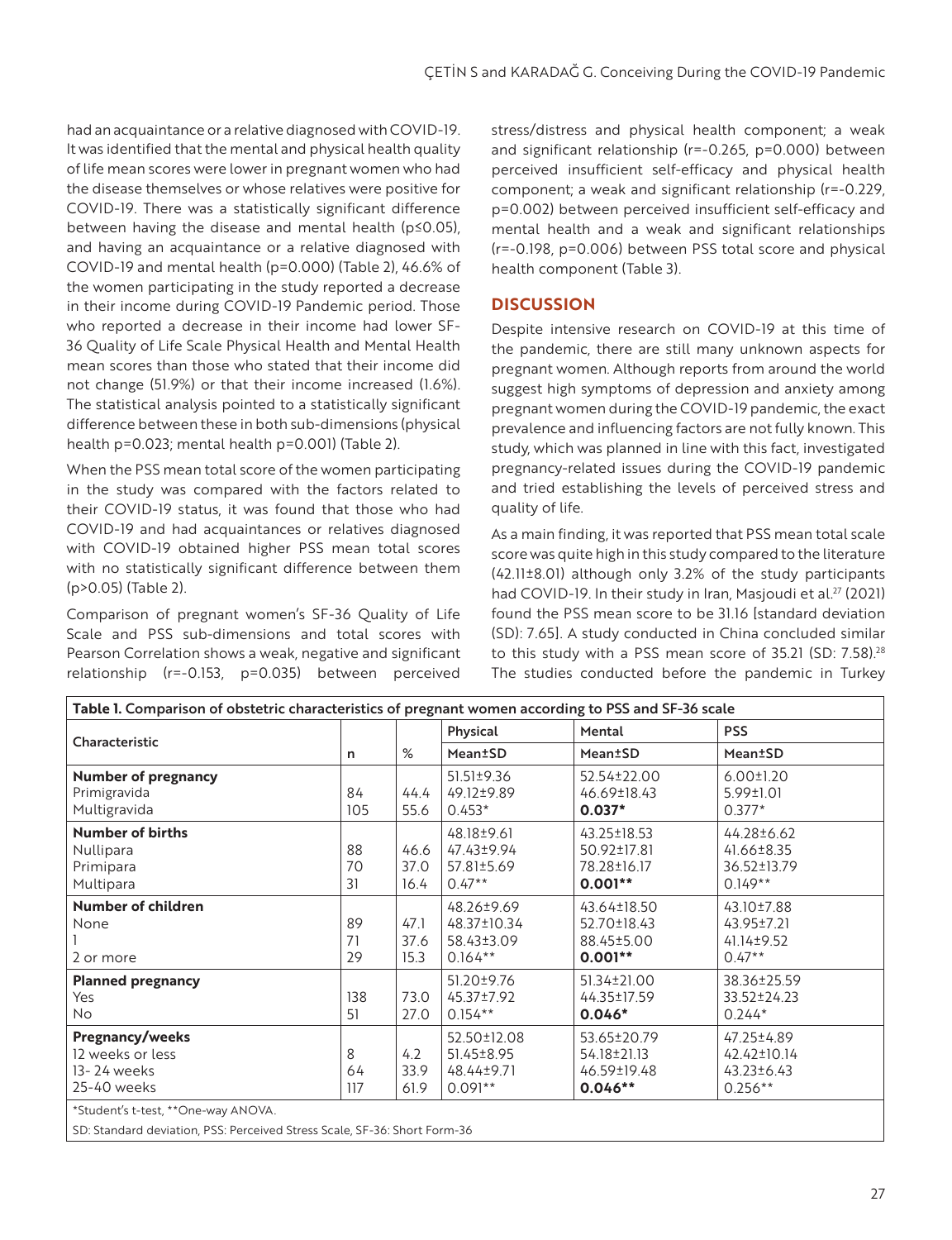| Table 2. Comparison of pregnant women's COVID-19 factors according to PSS and SF-36 scale                             |               |                     |                                                       |                                                        |                                                      |  |  |  |
|-----------------------------------------------------------------------------------------------------------------------|---------------|---------------------|-------------------------------------------------------|--------------------------------------------------------|------------------------------------------------------|--|--|--|
| Factor                                                                                                                | n             | %                   | Physical                                              | Mental                                                 | <b>PSS</b>                                           |  |  |  |
|                                                                                                                       |               |                     | Mean <sup>±</sup> SD                                  | <b>Mean</b> <sup>t</sup> SD                            | Mean <sup>±</sup> SD                                 |  |  |  |
| <b>Diagnosed with COVID-19</b><br>No.<br>Yes                                                                          | 183<br>6      | 96,8<br>3.2         | 49.73±9.50<br>46.56±13.85<br>$0.211*$                 | 49.73±20.54<br>41.20±9.93<br>$0.040*$                  | 42.98±7.90<br>47.66±5.00<br>$0.344*$                 |  |  |  |
| <b>COVID-19 in a relative</b><br><b>No</b><br>Yes                                                                     | 114<br>75     | 60.3<br>39.7        | 51.22±9.52<br>47.20±9.35<br>$0.744*$                  | 52.43±21.97<br>44.93±16.69<br>$0.000**$                | $42.31 \pm 8.53$<br>44.37±6.57<br>$0.059*$           |  |  |  |
| <b>Change in income</b><br>No, there was no change.<br>Yes, my income has decreased.<br>Yes, my income has increased. | 98<br>88<br>3 | 51.9<br>46.6<br>1.6 | 49.81±10.16<br>48.94±8.60<br>63.95±12.62<br>$0.028**$ | 54.66±21.04<br>43.50±17.52<br>54.16±33.35<br>$0.001**$ | 43.84±7.57<br>42.36±8.05<br>42.33±12.50<br>$0.434**$ |  |  |  |
| <b>Change in routine checks</b><br><b>No</b><br>Yes                                                                   | 54<br>135     | 28.6<br>71.4        | 50.29±10.14<br>48.12±8.63<br>$0.082*$                 | 46.64±19.64<br>52.48±20.65<br>$0.453*$                 | 43.20±7.88<br>42.55±7.85<br>$0.564*$                 |  |  |  |
| <b>Failure to have screening tests</b><br><b>No</b><br>Yes                                                            | 169<br>20     | 89.4<br>10.6        | 50.16±9.56<br>47.97±9.38<br>$0.437*$                  | 49.17±20.55<br>51.46±21.00<br>$0.780*$                 | 43.20±7.88<br>42.55±7.85<br>$0.79*$                  |  |  |  |
| *Student's t-test, **One-way ANOVA.                                                                                   |               |                     |                                                       |                                                        |                                                      |  |  |  |

COVID-19: Coronavirus disease-2019, SD: Standard deviation, PSS: Perceived Stress Scale, SF-36: Short Form-36

had similar findings to this study and the perceived stress level during pregnancy was found to be 42.62±5.01 in the studies of Alkin and Beydağ<sup>29</sup> with women with three or more pregnancies before the pandemic (2018). These results show that the perceived stress of pregnant women in Turkey is generally high.

This study concluded that the PSS score was lower in the 21- 25 age group with a highly significant statistical difference between the age groups (p=0.000) while education status, employment status and income status did not make any difference in the PSS total score. Similar to the current study, Ceulemans et al.<sup>30</sup> (2021) also reported that the level of stress decreased with age. Unlike our study, Jiang et al.<sup>28</sup> revealed that age did not make a difference in stress levels and education status and employment status were the socio-demographic variables that affected the PSS scores the most. This result shows that the level of stress differs according to country and place of residence, because in this study, the PSS mean total score of the pregnant women residing in the city center was higher than those living in the districts and villages, with a statistically significant difference (p=0.000). Likewise, a study by Jiang et al.<sup>28</sup> during the pandemic reported that those living in urban areas had higher perceived stress than those living in rural areas. This result may be related to experiencing higher levels of stress by pregnant women in relation to a higher chance of infection with the virus due to the larger population sizes in the city centers. This study found that education status, employment status and income status did not make any difference in the PSS total score. However, Jiang et al.<sup>28</sup> reported that the stress score increased as the

| <b>Table 3. PSS and SF-36 correlation</b>                                 |          |                    |                   |  |  |  |  |
|---------------------------------------------------------------------------|----------|--------------------|-------------------|--|--|--|--|
| <b>PSS</b>                                                                | Analysis | Physical<br>health | Mental<br>health  |  |  |  |  |
| Perceived stress/distress                                                 | р        | $-0.153$<br>0.035  | $-0.090$<br>0.216 |  |  |  |  |
| Perceived insufficient<br>self-efficacy                                   | r<br>р   | $-0.265$<br>0.000  | $-0.229$<br>0.002 |  |  |  |  |
| PSS total                                                                 | р        | $-0.198$<br>0.006  | $-0.132$<br>0.070 |  |  |  |  |
| r: Pearson correlation, PSS: Perceived Stress Scale, SF-36: Short Form-36 |          |                    |                   |  |  |  |  |

education level increased. In this study, most women had high perceived stress scores, suggesting that this difference did not make a significant difference.

Kuppermann et al.<sup>31</sup> (2021) evaluated perceived stress among low-income pregnant women and found that obstetrical characteristics such as gestational week and parity number affected the perceived stress score, however, in the president study, gestational week, parity and gravida did not affect the perceived stress score. Contrary to this finding, obstetric characteristics affect the perceived stress level in studies conducted before the COVID-19 epidemic.<sup>32</sup> Hence, the finding that the variables whose effects have been previously demonstrated do not affect perceived stress anymore may just be an indicator of how much stress this epidemic, which is new for the whole world, has created on pregnant women. Again, the comparison of COVID-19 status factors and PSS scores shows no difference between the groups and this finding may be closely related to the high PSS mean scores in all groups.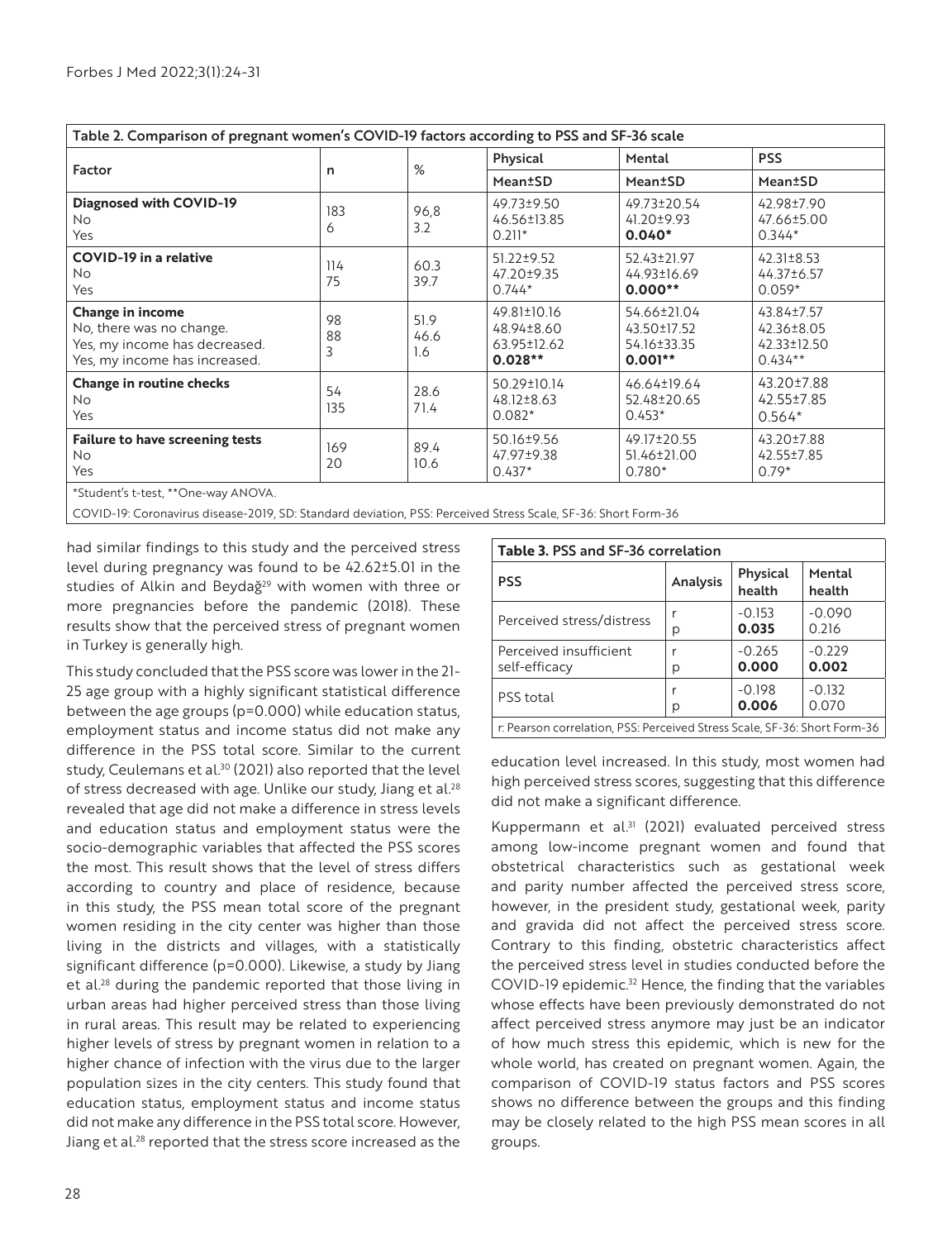Medina-Jimenez et al.<sup>33</sup> (2021) found a significant increase in stress levels in the last trimester of pregnancy compared to the first trimester. However, in this study, the stress score in the last 3 months of pregnancy was lower compared to the stress score in the first trimester. The reason for this result may be the low number of pregnant women in the first trimester (n=8).

The significant decrease in the physical and mental health component scores of the SF-36 Quality of Life Scale for pregnant women whose incomes decreased due to COVID-19 epidemic is another striking finding. The physical health component score was 49.62 (±9.63), and the mental health component score was 49.46 (±20.33) in this study. In their study with pregnant women mostly living in the USA and Ireland, Pope et al.34 (2021) obtained much lower scores compared to our study: The physical health component score, 44.25 (±9.17) and the mental health component score, 42,49 (±11.30), respectively. In a study conducted in Iran, the physical health component score was found to be 69.95±12.62, and the mental health component score was 67.31±13.53, pointing to higher scores compared to this study.<sup>35</sup> Hence, the region and/or country of residence affects the quality of life.

According to this study, while the number of births and the number of children did not make a difference in the physical health component for pregnant women, these factors somehow affected their mental health component score. This result was an indication that the quality of life scores increased as the experience of pregnant women increased. Again, the mental components of the quality of life of pregnant women in the third trimester were significantly lower during the pandemic. The unpredictable future due to the approaching birth and the fear of the baby's health was considered as the possible reasons for this outcome. The study results followed findings reported by Lau and Yin<sup>32</sup> (2011), who investigated mental health and quality of life in Hong Kong residents during the Severe acute respiratory syndrome outbreak.

It was found that the decrease in income during the pandemic period negatively affected both physical and mental health components of the study sample. As in the whole world, the economic problems experienced in Turkey appeared as a variable that reduced the quality of life for pregnant women. This finding once again emphasizes the necessity that countries should be ready economically for possible epidemics.

The significant point regarding the income status is related to the fact that while almost half of the women (46.6%) stated that their income status decreased due to COVID-19, the decrease in income status did not change their stress levels, contrary to the limited number of studies<sup>36</sup> which investigated such relationships. Since income status is an important variable to be considered for future studies, the reason why pregnant women who experienced income loss had no change in their stress levels should be questioned in more detail.

It was concluded that as the participating pregnant women's perceived stress score increased, their SF-36 quality of life physical and mental health component scores decreased and there was a significant difference between perceived stress and the physical health component. This result, which is similar to the literature,  $34-37$ once again demonstrated the importance of managing the stress experienced by pregnant women.

#### **Study Limitations**

Since this study was conducted in an online environment, the women who did not use the internet and social media were excluded and this fact is considered a limitation in terms of adequate representation of the sample. This limitation may reduce the generalizability of the results. However, the study findings provide important insights into the impact of the epidemic on pregnant women and provide a compelling basis for further systematic research in this area.

Studies that thoroughly investigate women who experience economic difficulties are critical in this sense. The adverse effects and inequalities related to both stress and quality of life have increased with the pandemic. More studies are needed to evaluate the maternal and fetal risks that may occur because of the pandemic and its negative effects.

## **CONCLUSION**

This study contributes to our understanding of the perceived stress, quality of life and relevant factors that affect pregnant women during COVID-19 pandemic. Providing information about which pregnant women are more stressed and that pregnant women have a lower quality of life is of critical importance for the health of pregnant women and the infants during the pandemic that affects the whole world and includes global challenges. The study findings emphasize the importance of examining the effects of socio-demographic, socio-economic, and obstetric variables on quality of life and perceived stress levels.

The studies conducted in Turkey reported quite high PSS scores compared to the literature. More studies should be conducted and these issues should be investigated in depth to conclude whether perceived stress is related to pregnant women's individual obstetric characteristics or it is related to environmental, social and political reasons. Stress experienced during pregnancy affects birth and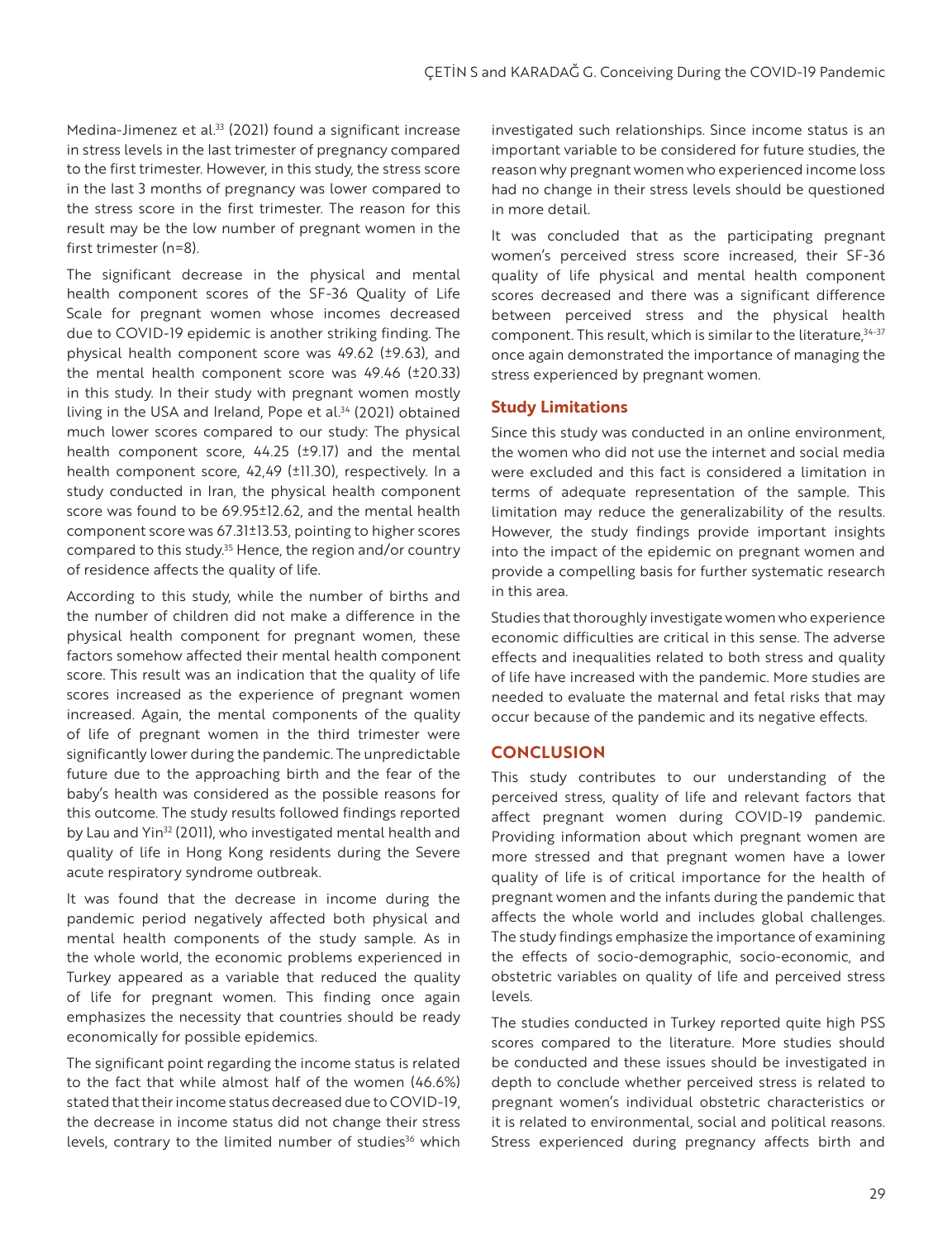neonatal outcomes. Therefore, support services should be strengthened to relieve the stress experienced by pregnant women. Specific information targeting pregnant women should be provided through both health institutions and social media platforms. Such services can be an effective way to alleviate difficulties and provide epidemic preparedness and medical response. Nurses, one of the occupational groups that will provide this service, should design training programs for stress management during pregnancy and provide relaxation training to reduce perceived stress. Information packages should be prepared and used in training. This training will not only benefit women but also their families.

In this study, the PSS score was found to be higher than almost all studies conducted before and during the pandemic. Therefore, the findings should be interpreted with caution. To better understand the mechanisms that determine maternal stress perceptions, further studies are needed on the psychological and sociological underpinnings of activity during pregnancy.

#### **Acknowledgments**

The authors highly appreciate the participation of women who have made a valuable contribution to the study's success.

#### **Ethics**

Ethics Committee Approval: The study were approved by the İzmir Bakırçay University of Local Ethics Committee date: 19.06.2020, decision no: 03, research no: 30).

Informed Consent: Consent form was filled out by all participants.

Peer-review: Externally and internally peer-reviewed.

#### **Authorship Contributions**

Concept: S.Ç., G.K., Design: S.Ç., Data Collection or Processing: S.Ç., G.K., Analysis or Interpretation: S.Ç., G.K., Literature Search: S.Ç., G.K., Writing: S.Ç., G.K.

**Conflict of Interest:** No conflict of interest was declared by the authors.

**Financial Disclosure:** The authors declared that this study received no financial support.

## **REFERENCES**

- 1. Staneva A, Bogossian F, Pritchard M, Wittkowski A. The effects of maternal depression, anxiety, and perceived stress during pregnancy on preterm birth: A systematic review. Women Birth. 2015;28:179-93.
- 2. Dennis CL, Falah-Hassani K, Shiri R. Prevalence of antenatal and postnatal anxiety: systematic review and meta-analysis. Br J Psychiatry. 2017;210:315-23.
- 3. Woods SM, Melville JL, Guo Y, Fan MY, Gavin A. Psychosocial stress during pregnancy. Am J Obstet Gynecol. 2010;202:61.e1-7.
- 4. Da Costa D, Dritsa M, Larouche J, Brender W. Psychosocial predictors of labor/delivery complications and infant birth weight: a prospective multivariate study. J Psychosom Obstet Gynaecol. 2000;21:137-48.
- 5. Chang SR, Kenney NJ, Chao YM. Transformation in self-identity amongst Taiwanese women in late pregnancy: a qualitative study. Int J Nurs Stud. 2010;47:60-6.
- 6. Glynn LM, Wadhwa PD, Dunkel-Schetter C, Chicz-Demet A, Sandman CA. When stress happens matters: effects of earthquake timing on stress responsivity in pregnancy. Am J Obstet Gynecol. 2001;184:637-42.
- 7. Lee C. Intergenerational health consequences of in utero exposure to maternal stress: evidence from the 1980 Kwangju uprising. Soc Sci Med. 2014;119:284-91.
- 8. Field T. Prenatal anxiety effects: A review. Infant Behav Dev. 2017;49:120-8.
- 9. Ibrahim SM, Lobel M. Conceptualization, measurement, and effects of pregnancy-specific stress: review of research using the original and revised Prenatal Distress Questionnaire. J Behav Med. 2020;43:16-33.
- 10. Brooks SK, Weston D, Greenberg N. Psychological impact of infectious disease outbreaks on pregnant women: rapid evidence review. Public Health. 2020;189:26-36.
- 11. World Health Organization. Director-General's remarks at the media briefing on 2019- nCoV on 11 February 2020. https://www. who.int/dg/speeches/detail/who-director-general-s-remarksat-the-media-briefing-on-2019-ncov-on-11-february-2020 (Accessed on February 12, 2020).
- 12. Bao Y, Sun Y, Meng S, Shi J, Lu L. 2019-nCoV epidemic: address mental health care to empower society. Lancet. 2020;395:e37- 8.
- 13. Hall RC, Hall RC, Chapman MJ. The 1995 Kikwit Ebola outbreak: lessons hospitals and physicians can apply to future viral epidemics. Gen Hosp Psychiatry. 2008;30446-52.
- 14. Corbett GA, Milne SJ, Hehir MP, Lindow SW, O'connell MP. Health anxiety and behavioural changes of pregnant women during the COVID-19 pandemic. Eur J Obstet Gynecol Reprod Biol. 2020;249:96-7.
- 15. El-Zoghby SM, Soltan EM, Salama HM. Impact of the COVID-19 Pandemic on Mental Health and Social Support among Adult Egyptians. J Community Health. 2020;45:689-95.
- 16. Ma ZF, Zhang Y, Luo X, et al. Increased stressful impact among general population in mainland China amid the COVID-19 pandemic: A nationwide cross-sectional study conducted after Wuhan city's travel ban was lifted. Int J Soc Psychiatry. 2020;66:770-9.
- 17. Qiu J, Shen B, Zhao M, Wang Z, Xie B, Xu Y. A nationwide survey of psychological distress among Chinese people in the COVID-19 epidemic: implications and policy recommendations. Gen Psychiatr. 2020;33:e100213.
- 18. Zhang Y, Ma ZF. Impact of the COVID-19 Pandemic on Mental Health and Quality of Life among Local Residents in Liaoning Province, China: A Cross-Sectional Study. Int J Environ Res Public Health. 2020;17:2381.
- 19. Dashraath P, Wong JLJ, Lim MXK, et al. Coronavirus disease 2019 (COVID-19) pandemic and pregnancy. Am J Obstet Gynecol. 2020;222:521-31.
- 20. Wu Y, Lu YC, Jacobs M, et al. Association of Prenatal Maternal Psychological Distress With Fetal Brain Growth, Metabolism, and Cortical Maturation. JAMA Netw Open. 2020;3:e1919940.